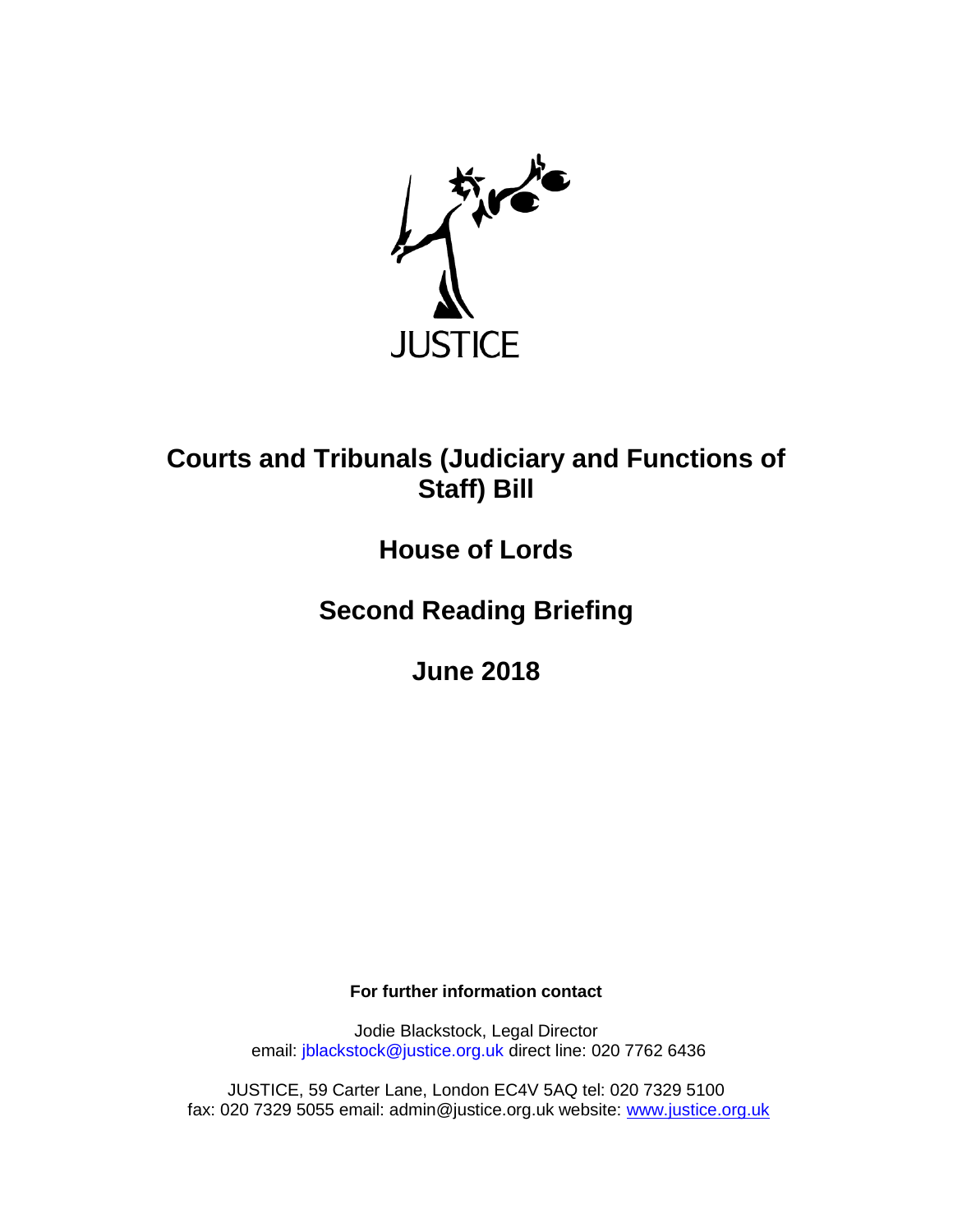### **Introduction**

- 1. JUSTICE is an all-party law reform and human rights organisation working to strengthen the justice system – administrative, civil and criminal – in the United Kingdom. It is the UK section of the International Commission of Jurists.
- 2. This briefing addresses the Courts and Tribunals (Judiciary and Staff) Bill,<sup>1</sup> ahead of the Second Reading in the House of Lords on 20 June 2018. Here, we outline our initial concerns regarding the changes proposed to the judiciary in Clause 1 and to the judicial functions of court and tribunal staff in Clause 3.
- 3. JUSTICE is broadly supportive of the changes proposed by the Bill. We are in favour of more flexible deployment of judges – indeed, a judiciary that is sufficiently diverse so as to be fit for purpose in 2018 and beyond. The Bill provides an opportunity to address judicial diversity explicitly.
- 4. Further, we have long advocated a greater role for case officers that would involve relieving judges from dealing with non-contentious matters. However, defining what role these officers hold needs careful thought. We would therefore suggest that those judicial functions delegated to court officers should be clearly delineated during the legislative process and not simply left to the Rule Committees to determine.<sup>2</sup>
- 5. JUSTICE is also concerned about what is absent from the current Bill, following the shelving of last year's Prisons and Courts Bill.<sup>3</sup> We note the absence of measures to provide a legislative framework for increased use of online technology in the courts.<sup>4</sup> We appreciate that the Lord Chancellor has described the Bill as part of an ongoing

 $\overline{a}$ *All web links accessed 13 June 2018*

<sup>1</sup> Courts and Tribunals (Judiciary and Functions of Staff) HL Bill (2017-19) 108.

<sup>&</sup>lt;sup>2</sup> See Delegated Powers Memorandum for Courts and Tribunals (Judiciary and Functions of Staff) Bill, para 36. Our concerns are notwithstanding the "experience and expertise" of the Rule Committees.

<sup>3</sup> Prisons and Courts HC Bill (2017-19) [145].

<sup>4</sup> See Lord Chancellor and Lord Chief Justice, *Transforming our Justice System: Joint Statement* (White Paper), p. 6. The proposed introduction of online justice services forms a key plank of the reform programme.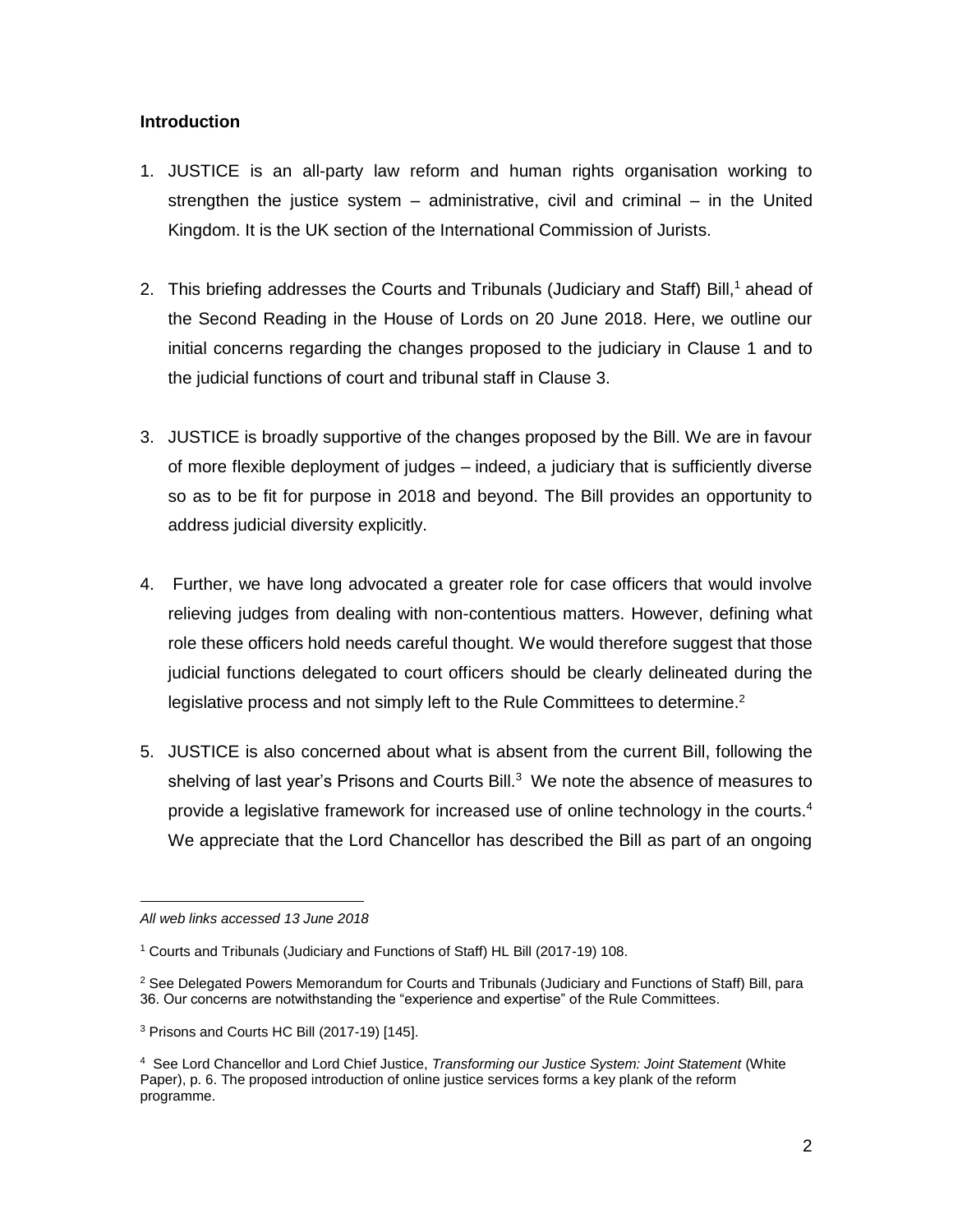programme of reforms, <sup>5</sup> and that the Advocate General for Scotland stated in response to Court Modernisation that the Bill represented a "first step" in implementing the wider package of reform.<sup>6</sup>

- 6. We nonetheless regard this fragmentary approach as unsatisfactory. HMCTS is working at pace on the introduction of online justice services, with the civil money claims service made available to the public in April 2018 and the online divorce application procedure rolled out nationally in May 2018.<sup>7</sup>
- 7. In our briefing submitted ahead of the Second Reading of the Prisons and Courts Bill  $2017<sup>8</sup>$  we made the case for clear principles underlying moves to online justice procedures – principles that would be enshrined in primary legislation:

*The time is long overdue for the legal system to embrace technology in the way that other industries have…But we must ensure that it is done carefully and without generating more confusion or distress around the process. There are a number of principles that we consider must be included in primary legislation to ensure that written and online processes are undertaken appropriately, yet these are missing from the Bill. It leaves important detail to be decided by secondary legislation, or procedural rules without setting out the crucial parameters for effective and fair operation. JUSTICE urges Parliament to set out clear principles to guide the future of online court procedures, and modernisation of the courts more generally*.

We look forward to seeing legislation brought forward as soon as possible to underpin the digital reform programme.

8. At present, we have no concerns regarding Clause 2 ("Alteration of judicial titles"), which strikes us as predominantly an issue of nomenclature.

 $\overline{a}$ <sup>5</sup> See House of Commons, 'Written Statement: Courts Update', 23 May 2018, HCWS715.

<sup>6</sup> HL *Hansard*, 6 June 2018, col. 1305.

 $7$  See David Young, 'Transforming Civil Justice – latest developments from Civil Money Claims testing' (*HMCTS blog*, 19 October 2017) [https://insidehmcts.blog.gov.uk/2017/10/19/transforming-civil-justice-latest](https://insidehmcts.blog.gov.uk/2017/10/19/transforming-civil-justice-latest-developments-from-civil-money-claims-testing/)[developments-from-civil-money-claims-testing/;](https://insidehmcts.blog.gov.uk/2017/10/19/transforming-civil-justice-latest-developments-from-civil-money-claims-testing/) Adam Lennon, 'Online divorce application: national rollout will be just the beginning' (*HMCTS blog,* 8 May 2018[\) https://insidehmcts.blog.gov.uk/2018/05/08/online](https://insidehmcts.blog.gov.uk/2018/05/08/online-divorce-application-national-rollout-will-be-just-the-beginning/)[divorce-application-national-rollout-will-be-just-the-beginning/.](https://insidehmcts.blog.gov.uk/2018/05/08/online-divorce-application-national-rollout-will-be-just-the-beginning/)

<sup>8</sup> JUSTICE, 'Prisons and Courts Bill House of Commons Second Reading: Briefing' (March 2017) available online a[t https://2bquk8cdew6192tsu41lay8t-wpengine.netdna-ssl.com/wp](https://2bquk8cdew6192tsu41lay8t-wpengine.netdna-ssl.com/wp-content/uploads/2017/04/JUSTICE-briefing-Prison-and-Courts-Bill.pdf)[content/uploads/2017/04/JUSTICE-briefing-Prison-and-Courts-Bill.pdf,](https://2bquk8cdew6192tsu41lay8t-wpengine.netdna-ssl.com/wp-content/uploads/2017/04/JUSTICE-briefing-Prison-and-Courts-Bill.pdf) p. 3.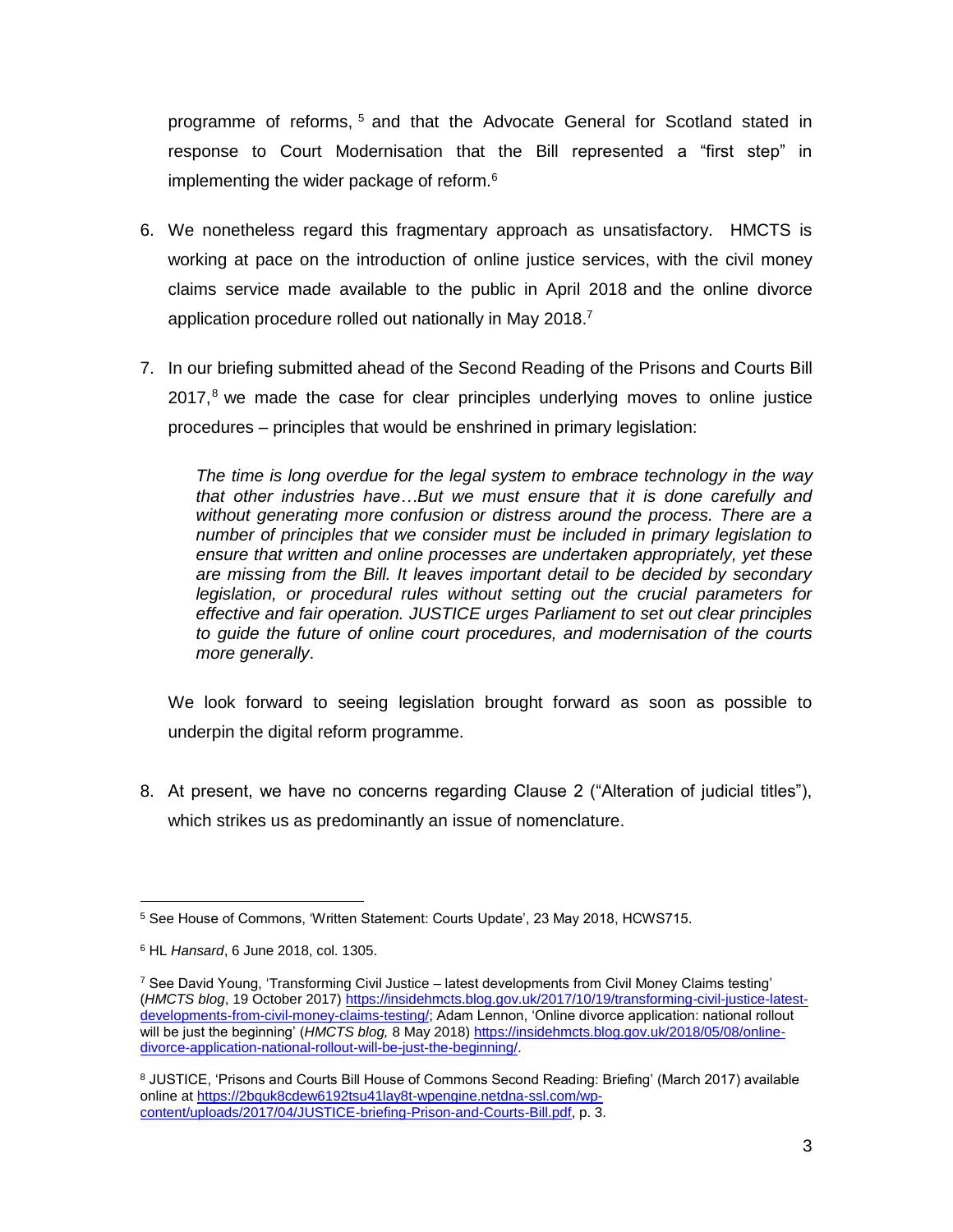### **Clause 1 – Deployment of judges**

- 9. Clause 1 of the Bill provides for more flexible deployment of Deputy High Court judges ("DHCJs"), tribunal judges, Recorders and judge-arbitrators. JUSTICE supports the efficient use of judicial resources and the modernisation of the judiciary generally.
- 10. Modernisation of the judiciary provides an opportunity for the Government to address the pressing need for greater judicial diversity. <sup>9</sup> Cross-deployment of judges cannot be regarded as a truly modernising step if it merely serves to reshuffle the existing group of predominantly white, male judges. As explored in our Working Party's *Increasing Judicial Diversity* report, <sup>10</sup> there is an unacceptable lack of women, people from visible ethnic minorities and those from less advantaged socioeconomic backgrounds on the bench. In today's society it is difficult to justify or explain a senior judiciary which so obviously does not reflect the make-up of the nation. The lack of judicial diversity thus remains a vital constitutional issue requiring urgent systemic change.
- 11. JUSTICE has found that the introduction of an "upward" career path for judges has appreciable benefits for diversity.<sup>11</sup> Broadly, it is recommended that lawyers should, at a relatively early stage in their career, be able to take up a salaried entry-level judicial position, with a realistic prospect of eventually joining the Circuit or High Court bench. Although direct entry of experienced practitioners would continue, they would no longer have a virtual monopoly.
- 12. Our Judicial Diversity Working Party acknowledged that cross-deployment might go towards such a career path: with proper continuous professional development and support, bright judges from all backgrounds might be cross-deployed from their primary appointment (e.g. as a Family District Judge) to a completely different area

 $\overline{a}$ <sup>9</sup> See JUSTICE Working Party Report, *Increasing Judicial Diversity* (JUSTICE, 2017) available at [https://2bquk8cdew6192tsu41lay8t-wpengine.netdna-ssl.com/wp-content/uploads/2017/04/JUSTICE-](https://2bquk8cdew6192tsu41lay8t-wpengine.netdna-ssl.com/wp-content/uploads/2017/04/JUSTICE-Increasing-judicial-diversity-report-2017-web.pdf)[Increasing-judicial-diversity-report-2017-web.pdf.](https://2bquk8cdew6192tsu41lay8t-wpengine.netdna-ssl.com/wp-content/uploads/2017/04/JUSTICE-Increasing-judicial-diversity-report-2017-web.pdf)

<sup>10</sup> Ibid., Introduction.

<sup>11</sup> Ibid., Chapter V generally and, in particular, paras 5.2-5.4.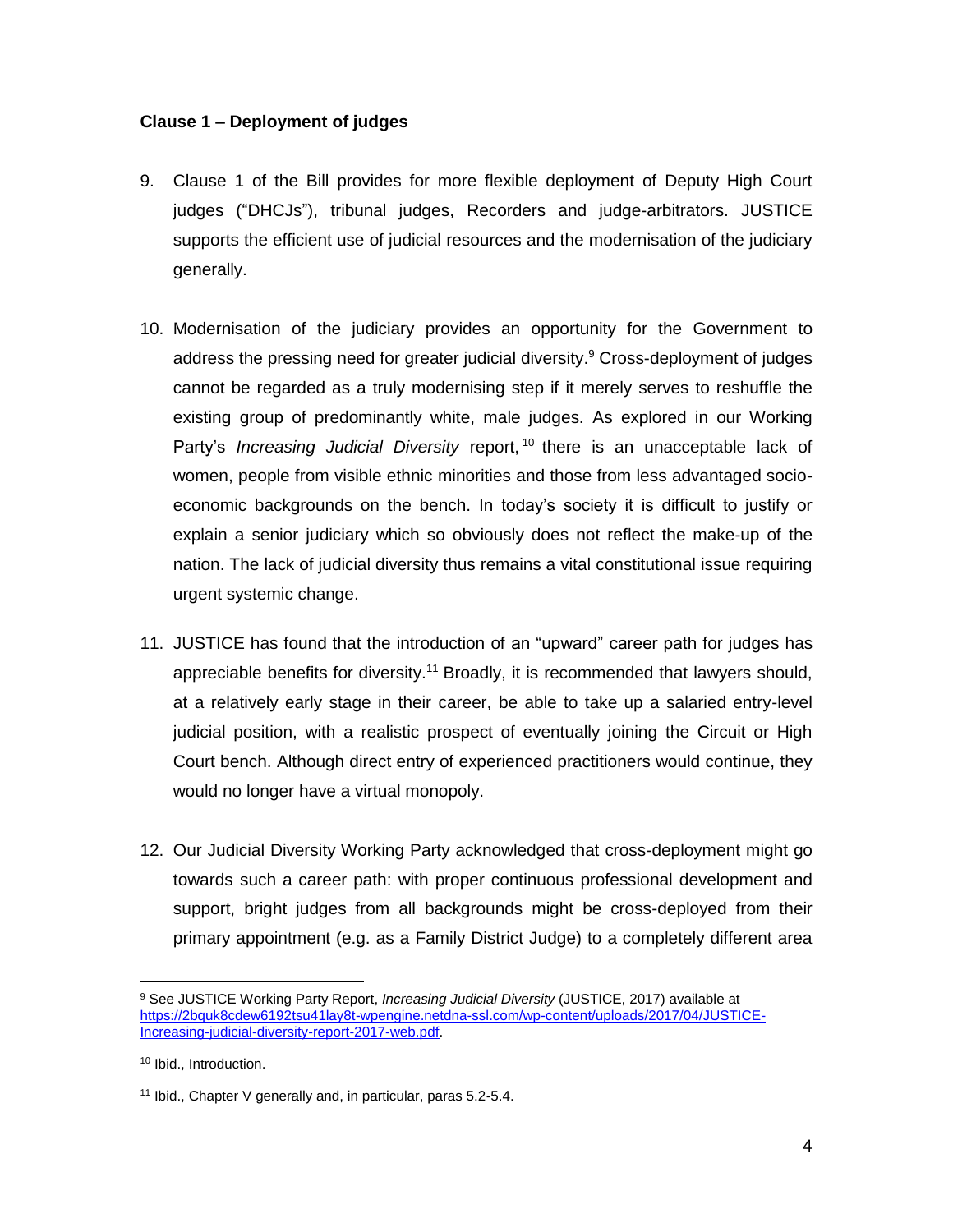(e.g. the Tax chamber). The Working Party welcomed existing pilot programmes cross-deploying people from the tribunals to the courts, and strongly supported their expansion.<sup>12</sup>

- 13. We are heartened that the Delegated Powers Memorandum for the Bill suggests that Clause 1 "makes provision enabling more flexible development of the judiciary including across jurisdictions, allowing judges to gain experience of different types of cases, which helps with their career progression".<sup>13</sup>
- 14. However, the Bill and the Explanatory Notes are silent on judicial career paths. The policy aim of cross-deployment is articulated as one of "allowing the judiciary to be deployed flexibly to meet the demands of a reformed courts and tribunals service".<sup>14</sup> This is in itself understandable. However, the opportunity for greater diversity will not be realised unless this too is made an explicit aim – an aim against which the Bill's success may then be measured.
- 15. One way in which this might be achieved is to couple broader cross-deployment with the introduction of an inclusive "Talent Management Programme" (TMP).<sup>15</sup> This would involve a concerted, coordinated initiative aimed at encouraging and promoting talented First-tier Tribunal and District judges, so as to improve their chances of progressing up the judicial ladder. The idea would be to encourage and identify, from a very large talent base, people with the intellect and potential to join the senior judiciary in due course and, through sponsorship and training, realise that potential. Cross-deployment would then enable those on the programme to amass the evidence needed for applications to the senior judiciary.
- 16. With a coordinated approach, and without significant statutory change, it is possible for deployment of judges to be a powerful tool to advance the careers of judges from groups that are underrepresented – notably, women and BAME people.

 $12$  Ibid., para 5.16.

<sup>&</sup>lt;sup>13</sup> Delegated Powers Memorandum for Courts and Tribunals (Judiciary and Functions of Staff) Bill, para 3.

<sup>&</sup>lt;sup>14</sup> Explanatory Notes for Courts and Tribunals (Judiciary and Functions of Staff) Bill, para 6.

<sup>15</sup> JUSTICE, *Increasing Judicial Diversity*, *supra.* n. 9, paras 5.10; 5.16 and recommendation 23 (p. 79).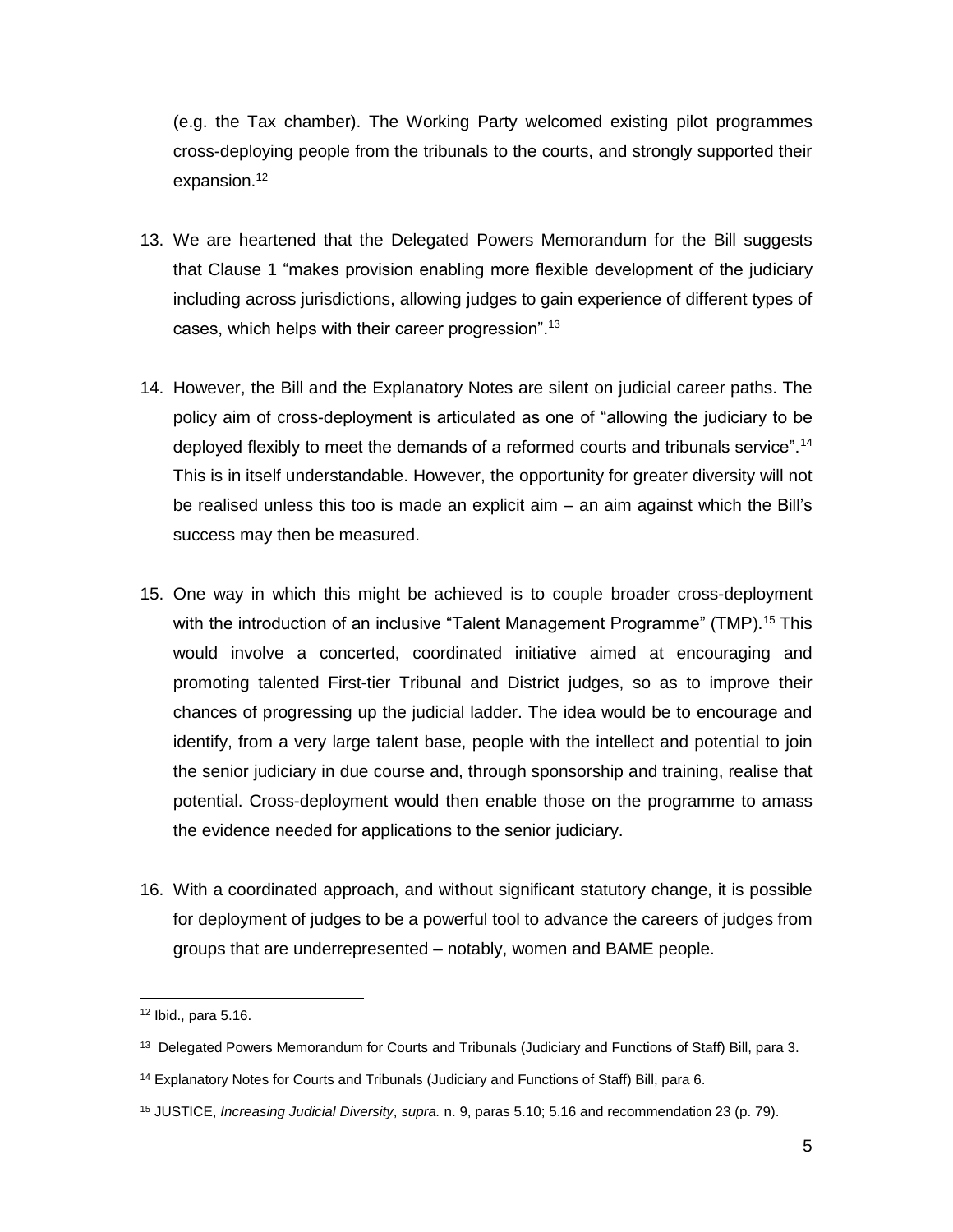- 17. Finally, we consider that the Government should publish the internal analyses on which its proposals for fixed-term appointments for Recorders and DHCJs were based. JUSTICE would welcome a transparent, robust and evidence-based analysis that focuses on Recorders and Deputies specifically. The Government's consultation paper indicated, for example, that Recorders currently average 21 years in office. The effects on diversity are obvious.<sup>16</sup>
- 18. We welcome Government support of improving diversity amongst the judiciary, and trust that it agrees that the flexible deployment of judges presents an opportunity to do so.

### **Clause 3 – Organisation and functions of courts and tribunals**

19. The purpose of Clause 3 and the Schedule is articulated in the Explanatory Notes accompanying the Bill as follows:

*The Bill makes a general provision so that all rules of court governed by the CA 2003 will have the power to provide for the exercise of "relevant judicial functions", the functions of the court, or of any judge of the court. A similar power already exists in tribunals (specifically relating to functions of the FtT and UT). The Bill introduces safeguards for these authorised staff across the jurisdictions (all courts, and the tribunals) to make sure that, amongst other things, they have the necessary independence to undertake judicial functions under the supervision of the judiciary. The Lord Chief Justice and the Senior President of Tribunals will be ultimately responsible for the authorisation and direction of these members of staff*. 17

20. Therefore, while the provisions seek to introduce various protections, insulating court officers from professional liability and safeguarding their independence, they also anticipate an expansion of the role; in particular, that all court staff may "exercise judicial functions where procedure rules so provide" (Clause 3(1)(b)).

 $\overline{a}$ <sup>16</sup> We note the caveat in Equality Statement: Flexible deployment of the judiciary and judicial titles measures, para 27: "The Ministry of Justice does not hold data on which judges would have the specific experience to sit in the UT, and it may be that this is weighted towards older and more experienced judges given that the UT is the superior body to the FtT. But Recorders are unlikely to sit in numbers that would have a significant impact on the overall make-up of the UT". Nonetheless, we would caution against an approach that confers opportunities to Recorders ahead of other categories of judges.

<sup>17</sup> Explanatory Notes for Courts and Tribunals (Judiciary and Functions of Staff) Bill, para 10.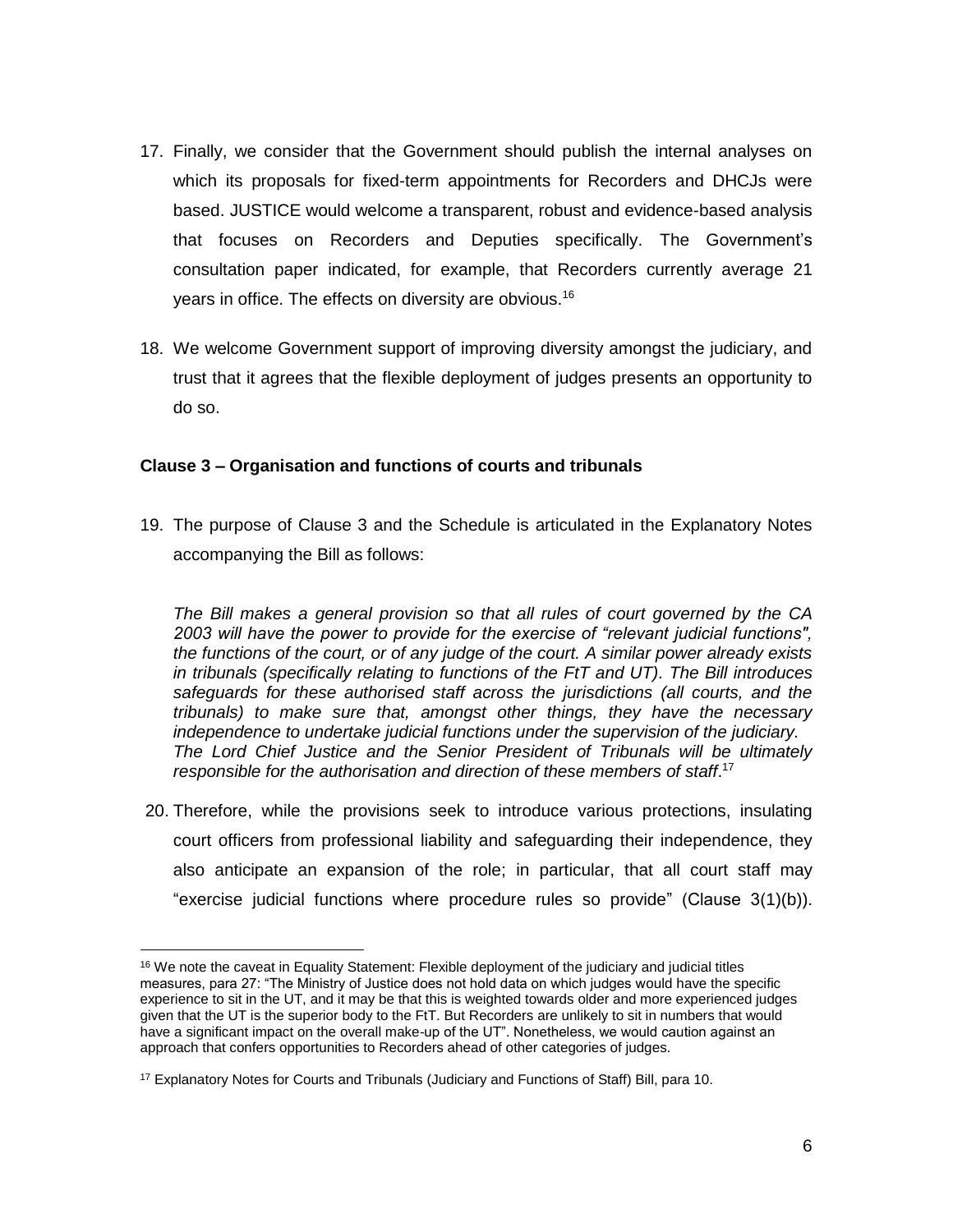Indeed, this is the stated aim in the White Paper, which envisages an increase in the routine judicial work undertaken by 'case officers'.<sup>18</sup> We appreciate that such an increase is intended to free up judicial time to focus on core judicial functions rather than routine administrative matters.<sup>19</sup>

- 21. This development is broadly in line with JUSTICE's own recommendations. In our report *Delivering Justice in an Age of Austerity* our Working Party recommended greater use of "legally qualified and suitably trained registrars". <sup>20</sup> Registrars would undertake active case management and dispute resolution functions. The Working Party stressed that these staff would need proper training, but in the long term they would save time and money. Registrars would free up judicial time, so that judges could focus on hearings. Crucially, our Working Party stated that all registrars' decisions "should be subject to a right of appeal to a judge".<sup>21</sup>
- 22. Lord Justice Briggs's *Final Civil Courts Structure Review*, published following JUSTICE's *Austerity* report, similarly advocated greater use of what Briggs called "Case Officers", which were very similar to JUSTICE's proposals for "Registrars".<sup>22</sup> (Indeed, we accept that "case officers" may well serve as the preferable term). Case officers would assist with *certain* judicial functions, e.g. non-contentious matters, and they would be trained and supervised by judges. Lord Justice Briggs recommended that the decisions of Case Officers could be subject to reconsideration by judges on request by a party.
- 23. Further, Sir Brian Leveson's Review of Efficiency in Criminal Proceedings stresses that the role of case officers should be to "enhance the efficiency of the

 $\overline{a}$ <sup>18</sup> *Transforming our Justice System: Joint Statement*, p. 6.

<sup>&</sup>lt;sup>19</sup> See Courts and Tribunals (Judiciary and Functions of Staff) Bill Factsheet: Authorised Court and Tribunal Staff: legal advice and judicial functions (May 2018), available at [https://assets.publishing.service.gov.uk/government/uploads/system/uploads/attachment\\_data/file/710515/C](https://assets.publishing.service.gov.uk/government/uploads/system/uploads/attachment_data/file/710515/CTJFS-factsheet-authorised-staff.pdf) [TJFS-factsheet-authorised-staff.pdf](https://assets.publishing.service.gov.uk/government/uploads/system/uploads/attachment_data/file/710515/CTJFS-factsheet-authorised-staff.pdf) para 2.

<sup>20</sup> JUSTICE Working Party Report, *Delivering Justice in an Age of Austerity* (JUSTICE, 2015) available at [http://2bquk8cdew6192tsu41lay8t.wpengine.netdna-cdn.com/wp-content/uploads/2015/04/JUSTICE](http://2bquk8cdew6192tsu41lay8t.wpengine.netdna-cdn.com/wp-content/uploads/2015/04/JUSTICE-working-party-report-Delivering-Justice-in-an-Age-of-Austerity.pdf)[working-party-report-Delivering-Justice-in-an-Age-of-Austerity.pdf](http://2bquk8cdew6192tsu41lay8t.wpengine.netdna-cdn.com/wp-content/uploads/2015/04/JUSTICE-working-party-report-Delivering-Justice-in-an-Age-of-Austerity.pdf) para 2.2.

 $21$  Ibid., para 2.36.

<sup>22</sup> Lord Justice Briggs [as he then was], *Civil Courts Structure Review: Final Report* (July 2016), chap 7.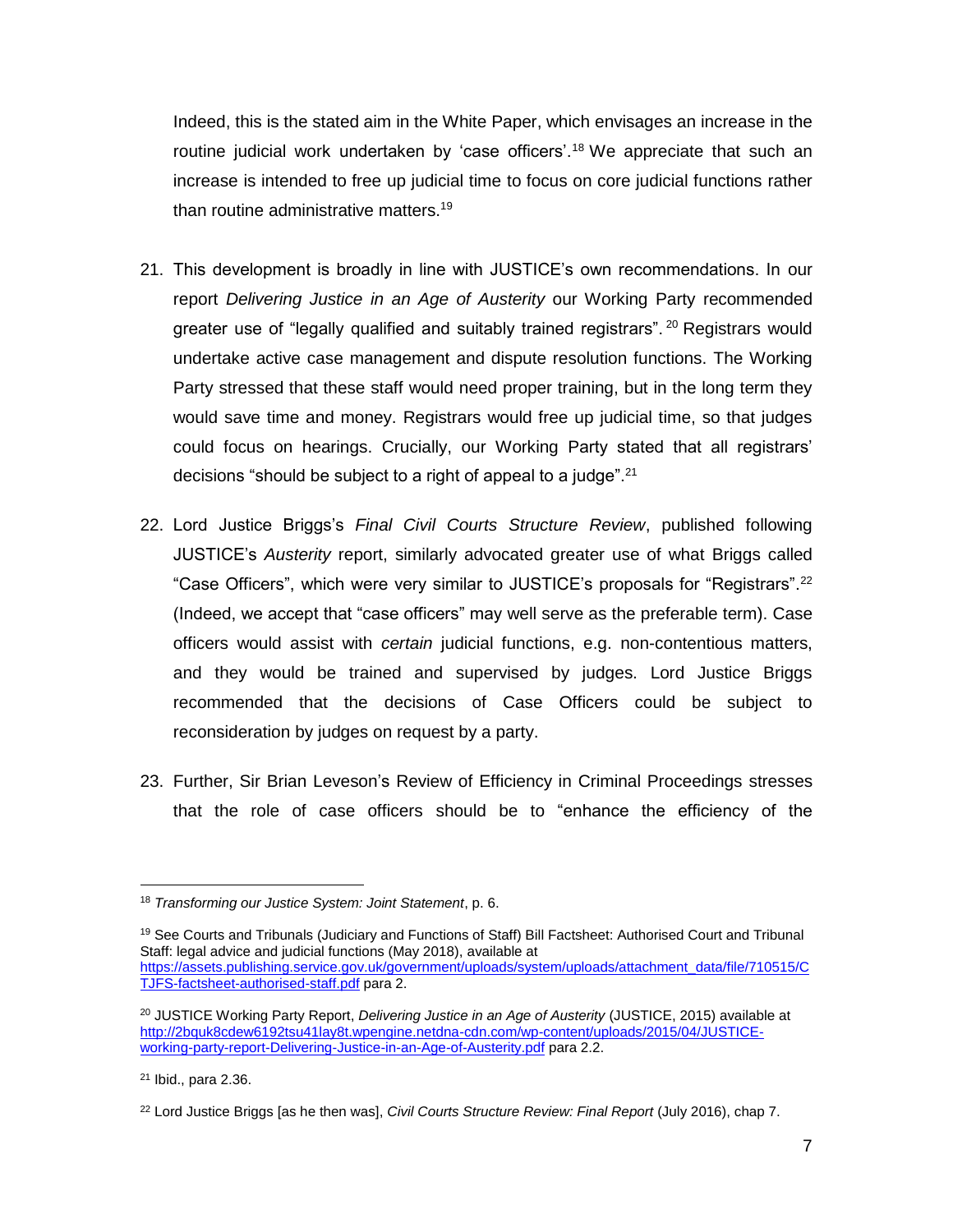administrative aspects of case progression" [emphasis added].<sup>23</sup> We are heartened that the Government has, at least in general terms, taken both reports into account in drafting the new Bill.

- 24. As with the corresponding provisions in the 2017 Prisons and Courts Bill,  $^{24}$  JUSTICE is concerned about the fact that the remit of  $-$  and qualifications required for  $-$  the envisaged expanded role are being left to Rule Committees.<sup>25</sup>
- 25. For example, the "factsheet" accompanying the current Bill makes the following suggestions as to those functions that might be exercised by court staff:

*[I]n future, we expect that authorised staff will be able to carry out a range of functions and responsibilities, including case management powers and some mediation roles. These will be characterised as interlocutory or preparatory in nature, such as issuing a summons; taking pleas; extending time for service of (various) applications; or considering applications for variations of directions made in private or public law cases. They are unlikely to involve contested matters. Decisions on which judicial functions authorised staff may exercise will be made by the relevant procedure rule committee.*<sup>26</sup> [emphasis added]

- 26. We are concerned about the potential complexity of some of the functions anticipated for case officers in the extract above. Extending time for service and taking pleas, as examples, may well give rise to contested matters, and will likely have crucial consequences for a litigant's case. Indeed, Sir Brian stated that the first hearing in a criminal case "requires strong judicial intervention. ... setting the agenda for a case is the work of the judiciary".<sup>27</sup>
- 27. By contrast, our Working Party on appeals in the immigration and asylum system has considered how this function is realised in that jurisdiction. In particular, the

<sup>23</sup> Rt. Hon Sir Brian Leveson, President of the Queen's Bench Division, *Review of Efficiency in Criminal Proceedings* (2015) para 117.

<sup>&</sup>lt;sup>24</sup> Prisons and Courts Bill Clause 50; schedule 11. See JUSTICE, 'Prisons and Courts Bill House of Commons Second Reading: Briefing' (March 2017), paras 25-29. See also Bar Council, Prisons and Courts Bill House of Commons Second Reading (20 March 2017), para 6.4.

<sup>&</sup>lt;sup>25</sup> See Delegated Powers memo, p. 1.

<sup>&</sup>lt;sup>26</sup> See Courts and Tribunals (Judiciary and Functions of Staff) Bill Factsheet: Authorised Court and Tribunal Staff: legal advice and judicial functions (May 2018), *supra.* n. 19, para 9.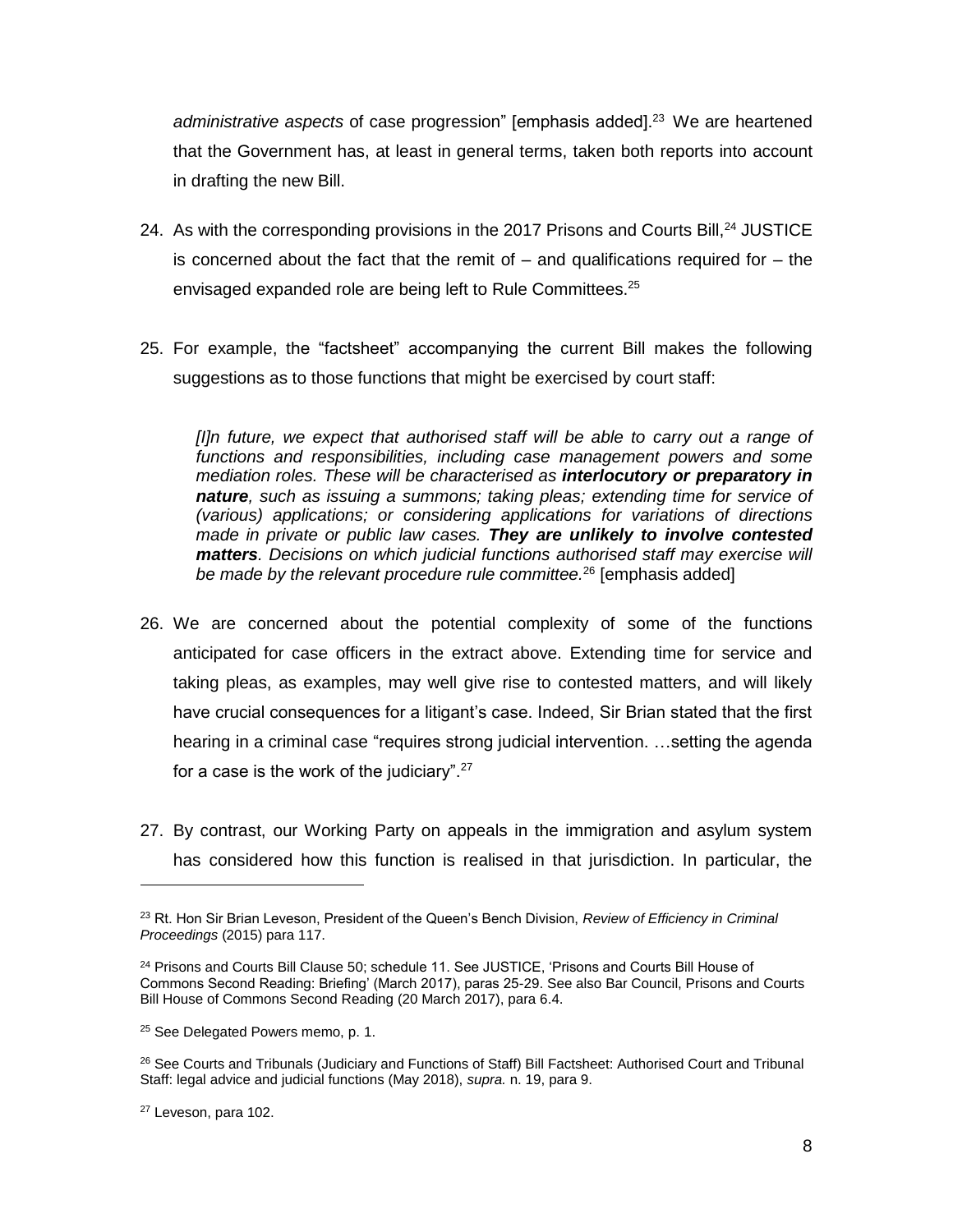Working Party has noted the essential role played by tribunal case workers in identifying whether there has been compliance with directions as to submission of documents to the tribunal and acting as a sift by identifying poorly-prepared cases.<sup>28</sup> Identifying vulnerable appellants, and assisting litigants in person are further supportive roles that we consider case officers could provide.

- 28. This illustrates the importance of providing red lines as to what is an appropriate function for a case officer. In our view, the delimiting of case officers' functions to non-contentious issues is vital, given the starting point that "the adversarial process practised in this country [is] that Judges are arbiters or umpires".<sup>29</sup> Further, Lord Briggs's report outlines "the general concern that Case Officers (even if legally qualified and trained) will not without the benefit of judicial experience be able to deliver the same quality of service in the performance of functions currently carried out by judges".<sup>30</sup> Lord Briggs further identifies "a real concern about how to identify a clear dividing line between straightforward case management decisions, suitable to be made by Case Officers, and case management of the more complex type, properly regarded as a judicial art".<sup>31</sup>
- 29. We appreciate that defining what is and what is not a contentious issue is a delicate exercise. Nonetheless, we consider that it is possible to draw red lines. JUSTICE's *Delivering Justice in an Age of Austerity* report gave examples of where a case officer/registrar would be required to seek judicial intervention: "cases raising complex legal and factual issues, cases requiring oral evidence, potential test cases, or cases requiring interpretation of legislation or policy".<sup>32</sup> At the very least, the Rule Committees would benefit from an indication from the Minister as to what would not be appropriate for a case officer to perform, in any jurisdiction.

<sup>28</sup> JUSTICE Working Party Report, *Immigration and Asylum Appeals*: *A Fresh Look* (forthcoming). The report will be launched 2 July 2018; we can provide further details at that stage.

<sup>&</sup>lt;sup>29</sup> Leveson, para 280.

<sup>30</sup> Briggs, *Civil Courts Structure Review: Final Report*, para 7.5.

<sup>31</sup> Ibid., para 7.6.

<sup>32</sup>JUSTICE Working Party Report, *Delivering Justice in an Age of Austerity* (JUSTICE, 2015), *supra.* n. 20, para 2.23.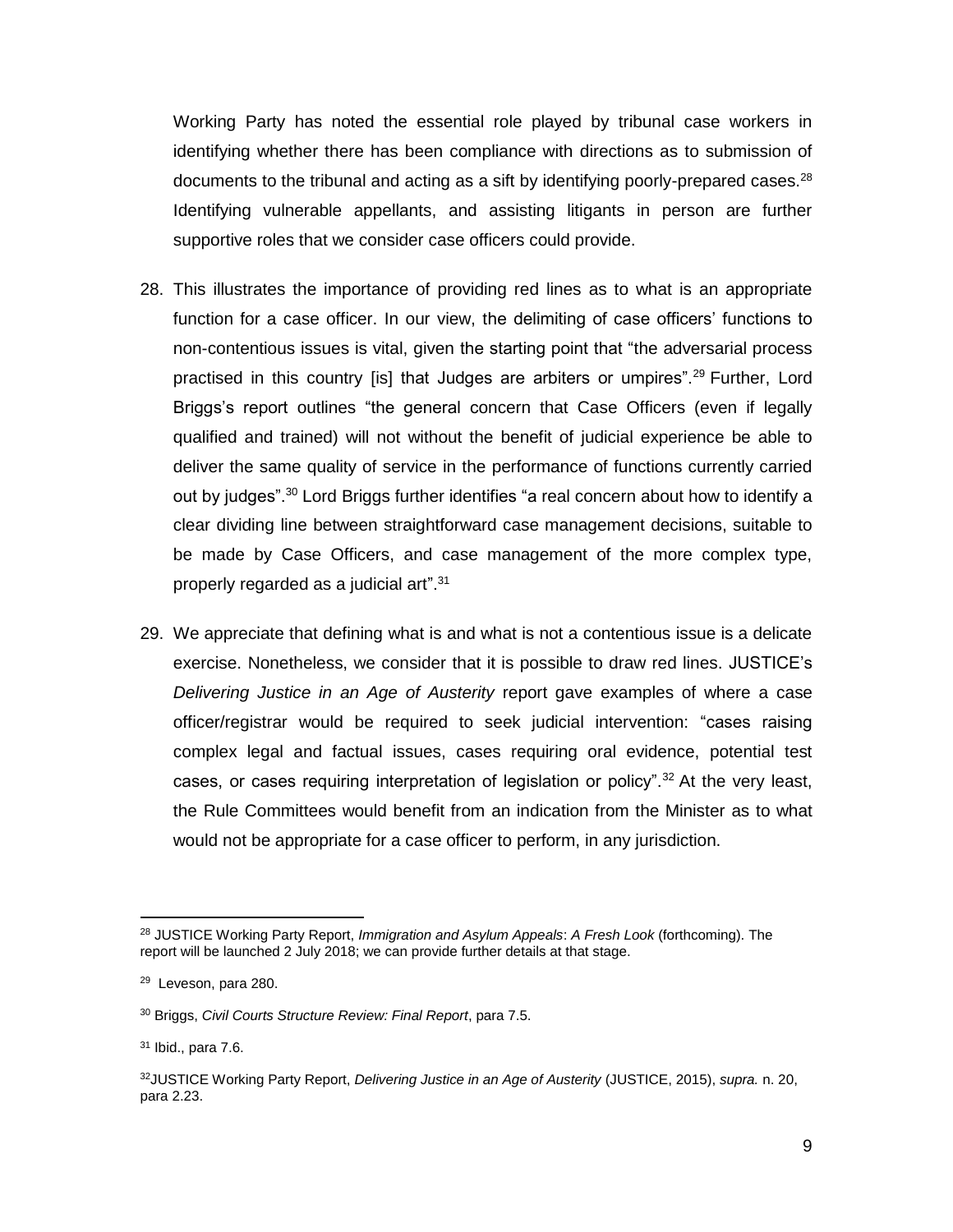- 30. With regard to qualifications for authorised court staff, the current Bill similarly gives insufficient detail as to what might be required. We see no reason why qualifications cannot be specified within the Bill. The current s. 27 of Courts Act 2003, where: "a person may be designated as a justices' clerk only if he  $-$  (a) has a 5 year magistrates' court qualification" serves as a model for how qualification requirements might be enshrined in primary legislation. However, this is set to be replaced by the proposed new s.28(3)(b) of Courts Act 2003, proposed in the Schedule at paragraph 14, which specifies that those qualifications required of court officers will be prescribed in regulations (subject only to negative resolution procedure) made by the Lord Chancellor with the agreement of the Lord Chief Justice. Though we make no comment on the appropriateness of the qualification requirement itself in the existing legislation, the shift from primary legislation into regulations, without any indication of the required expertise in primary legislation, is unhelpful.
- 31. Lord Briggs's report gives a helpful indication of the level of qualification that may be desirable: "In my view the relevant legal qualification should be that of a law degree or equivalent. By 'equivalent' I mean something like (but not limited to) the qualification of solicitor or barrister. I would also recommend a requirement for some practical experience in the law, and ideally in litigation..."<sup>33</sup> However, we recognise that currently court officers perform a broad spectrum of roles, some which in our view require legal qualification and others administrative skills.
- 32. Tasking Rule Committees with defining the scope of judicial functions that authorised court staff may exercise, and the qualifications required for them to do so, means that such decisions will be made without Parliamentary scrutiny. Given that these decisions will have to be made at some point, JUSTICE believes that the appropriate route would be for Parliament to provide, at the very least, a framework for what this variety of roles should at a minimum contain.
- 33. We are aware that the MoJ intends to provide policy guidance on this issue at Committee Stage, and we look forward to seeing it.

<sup>33</sup> Briggs, *Civil Courts Structure Review: Final Report* (July 2016), para 7.27.